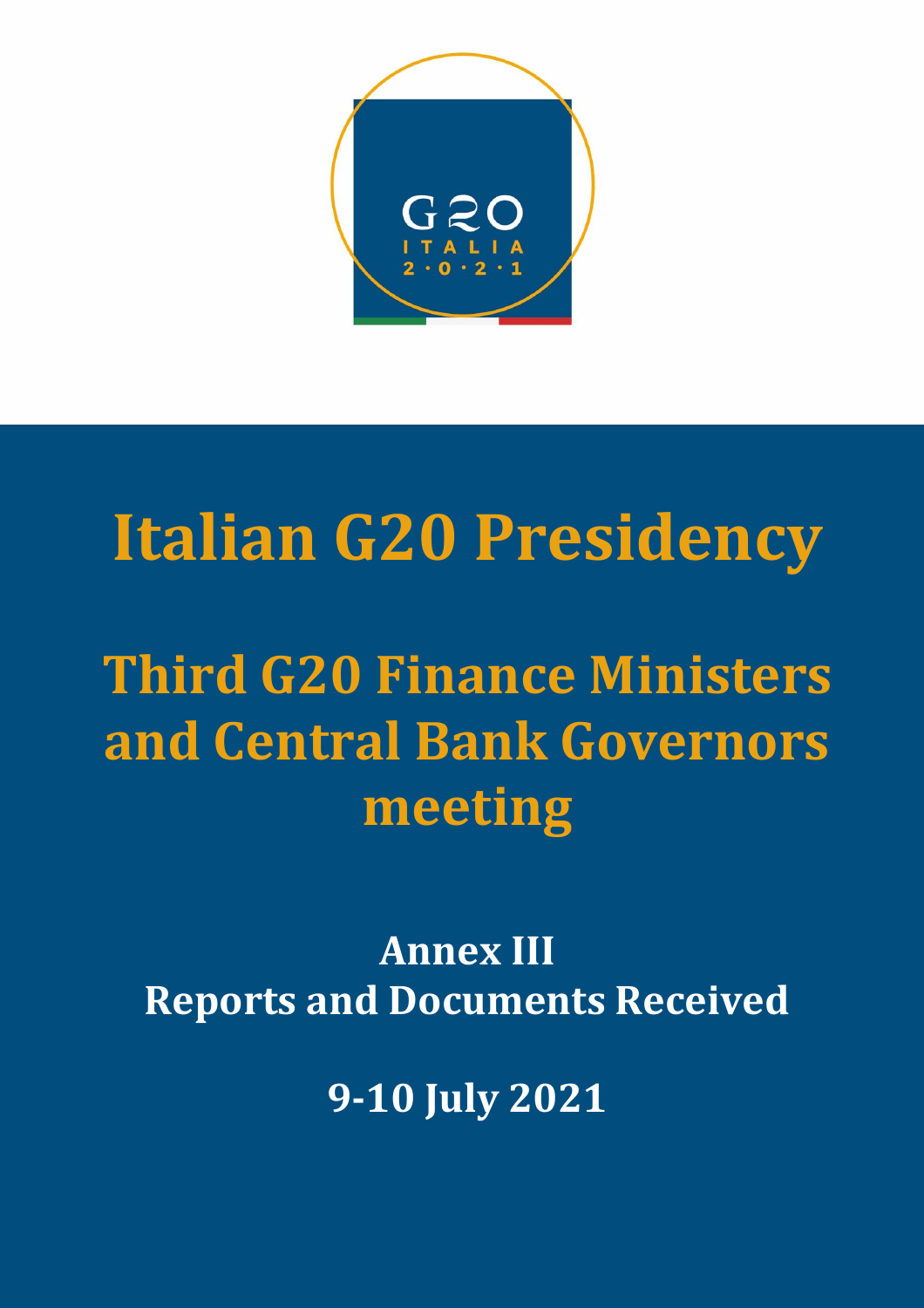

# **Annex III: Reports and Documents Received**

#### *Global Economy/Health*

- G20 High Level Independent Panel on financing the Global Commons for Pandemic Preparedness and Response (HLIP) Report - A Global Deal for Our Pandemic Age
- IMF Surveillance Note July 2021

#### *Framework Working Group*

- G20 Menu of Policy Options Digital Transformation and Productivity Recovery
- OECD Background Paper Spurring growth and closing gaps through digitalization policies to LIFT all boats
- IMF Background Note Boosting productivity in the aftermath of COVID 19
- IMF Background Note Reaching Net Zero Emissions
- OECD Report The Future of Corporate Governance in Capital Markets Following the COVID-19 Crisis
- OECD Corporate Governance Factbook 2021

#### *Infrastructure*

- G20 Policy Agenda on Infrastructure Maintenance
- Annex of Infrastructure Maintenance case studies
- OECD Report New Strategies for Strengthening Infrastructure Resilience and Maintenance
- World Bank Report Well Maintained: economic benefits from more reliable and resilient infrastructure
- OECD Report Promoting high-quality broadband networks in G20 countries
- OECD Report Bridging digital divides in G20 countries
- Concept Paper 2021 G20 Infrastructure Investors Dialogue: Financing Sustainable Infrastructure for the Recovery - 3 June 2021
- IAI Paper Reviving and Reorienting Growth after the Pandemic: The Role of Local Infrastructure Investments
- Bruegel Paper Building the Road to Greener Pastures: How the G20 can support the recovery with sustainable local infrastructure investment

#### *Data*

IMF – Concept Note for a New Data Gaps Initiative

2